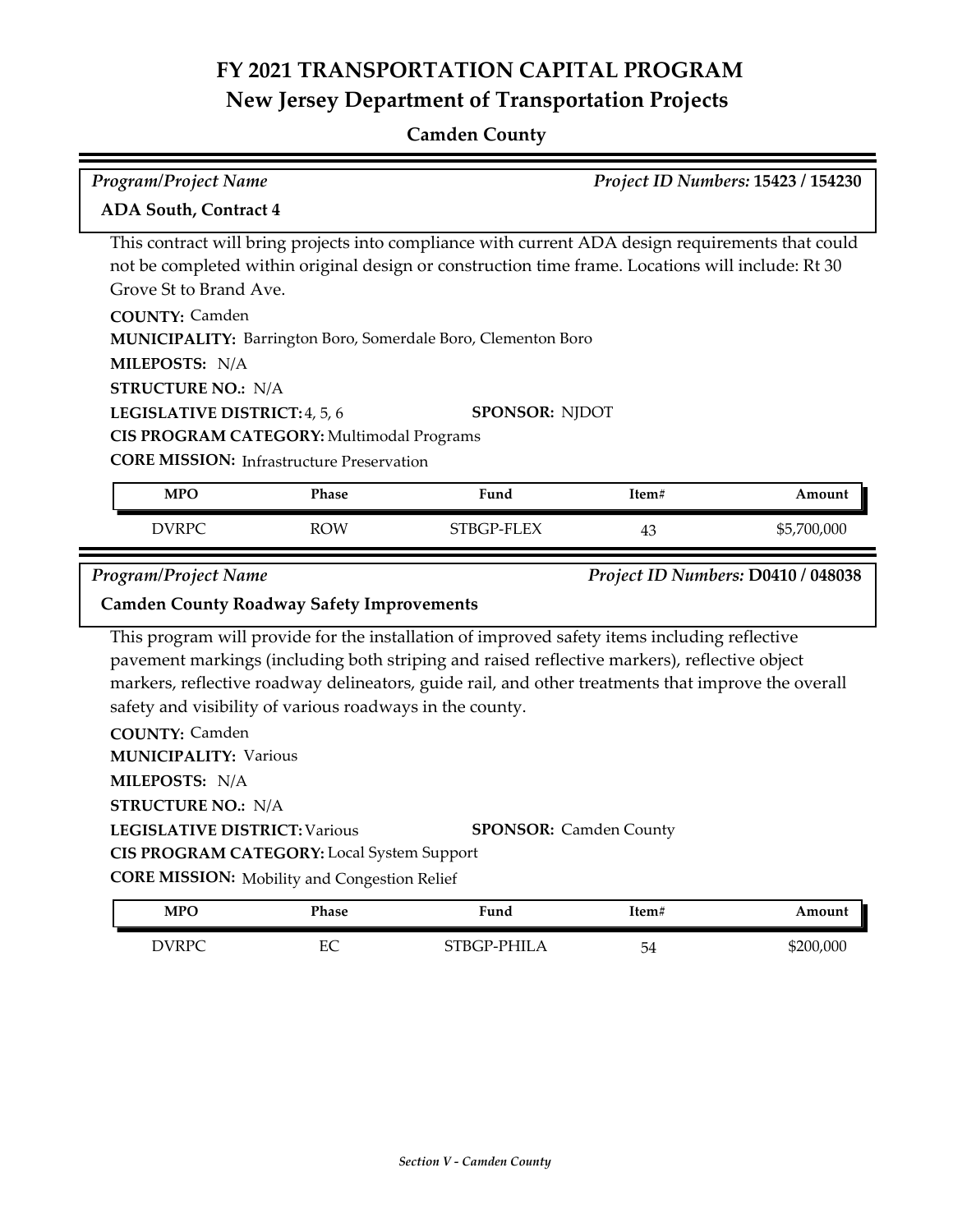#### **Camden County**

*Program/Project Name Project ID Numbers:* **D1709 / 174000**

**Kaighn Avenue (CR 607), Bridge over Cooper River (Roadway and Bridge Improvements)**

The project will make roadway improvements to Kaighn Ave. (CR 607) from Euclid St. to North Park Dr. (CR 628) and include complete bridge replacement of the Kaighn Ave. Bridge. These improvements will decrease travel time, alleviate flooding, reduce annual maintenance costs and provide for a multi-modal connection to The Circuit, Greater Philadelphia's Regional Trail Network.

Kaighn Avenue is a heavily traveled regionally significant corridor that transects the Parkside Neighborhood of Camden City and is prone to tidal flooding and plagued by road closings during regular rainfall and high tide events. Flooding is the result of a 40 year old hurricane event that breached a nearby earthen dam and subsequently allows the Cooper River to inundate a low lying area of Farnham Park which is directly adjacent to a 1/3 mile stretch of Kaighn Avenue. Road closing events due to flooding number between 15 – 18 times annually. In addition, the vertical alignment of Kaighn Avenue, as a result of topography, plays a role in the continued flooding. Over time high tides and regular rain fall have led to total washout, undermining the road structure and severe ice wedging. Non-motorized transportation challenges include the sidewalk and multiuse trail being in severe disrepair or continually washed out. This trail provides access to Farnham Park and The Circuit connecting users to Philadelphia and the regions trail.

**COUNTY:** Camden **LEGISLATIVE DISTRICT:** 5 **MILEPOSTS:** 0.12 - 0.5 **STRUCTURE NO.:** 043B006 **MUNICIPALITY: Camden City CORE MISSION:** Infrastructure Preservation **SPONSOR:** Camden County **CIS PROGRAM CATEGORY:** Local System Support

| MPO          | Phase | Fund        | Item#   | Amount      |
|--------------|-------|-------------|---------|-------------|
| <b>DVRPC</b> | CON   | STBGP-PHILA | 75<br>◡ | \$8,051,000 |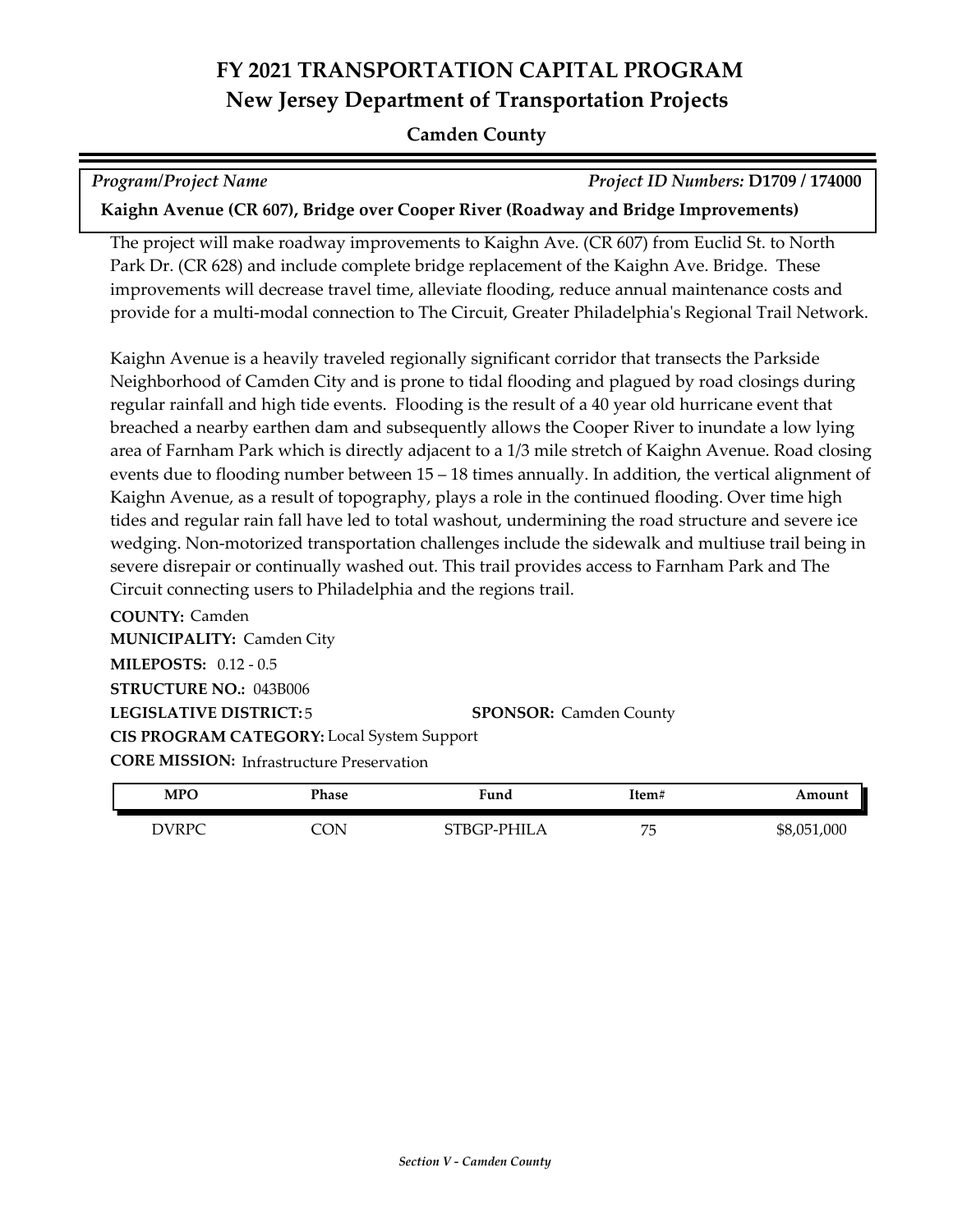#### **Camden County**

*Program/Project Name Project ID Numbers:* **D1914 / 193770**

**Mount. Ephraim Avenue Safety Improvements, Ferry Avenue (CR 603) to Haddon Avenue (CR 561)**

The goal of the HSIP funded study is to recommend preferred alternatives that will significantly improve the safety for all modes of travel within the project's study area, with special attention given to vulnerable users: pedestrians and bicyclists. Funding for this project was made available through Delaware Valley Regional Planning Commission's (DVRPC) FY 2016 Local Capital Project Delivery (LCPD) Program for Camden County. This study will comply with the Federal Highway Administration's Highway Safety Improvement Program (HSIP), from which one of the project deliverables will include a Highway Safety Manual (HSM) analysis completed to the specifications of NJDOT's Bureau of Transportation Data and Safety.

**COUNTY:** Camden **LEGISLATIVE DISTRICT:** 5 **MILEPOSTS: STRUCTURE NO.:** N/A **MUNICIPALITY: City of Camden CORE MISSION: Safety SPONSOR:** Camden County **CIS PROGRAM CATEGORY:** Safety Management

| <b>MPO</b> | Phase      | Fund        | Item# | Amount    |
|------------|------------|-------------|-------|-----------|
| DVRPC      | <b>DES</b> | STBGP-PHILA | 89    | \$738,000 |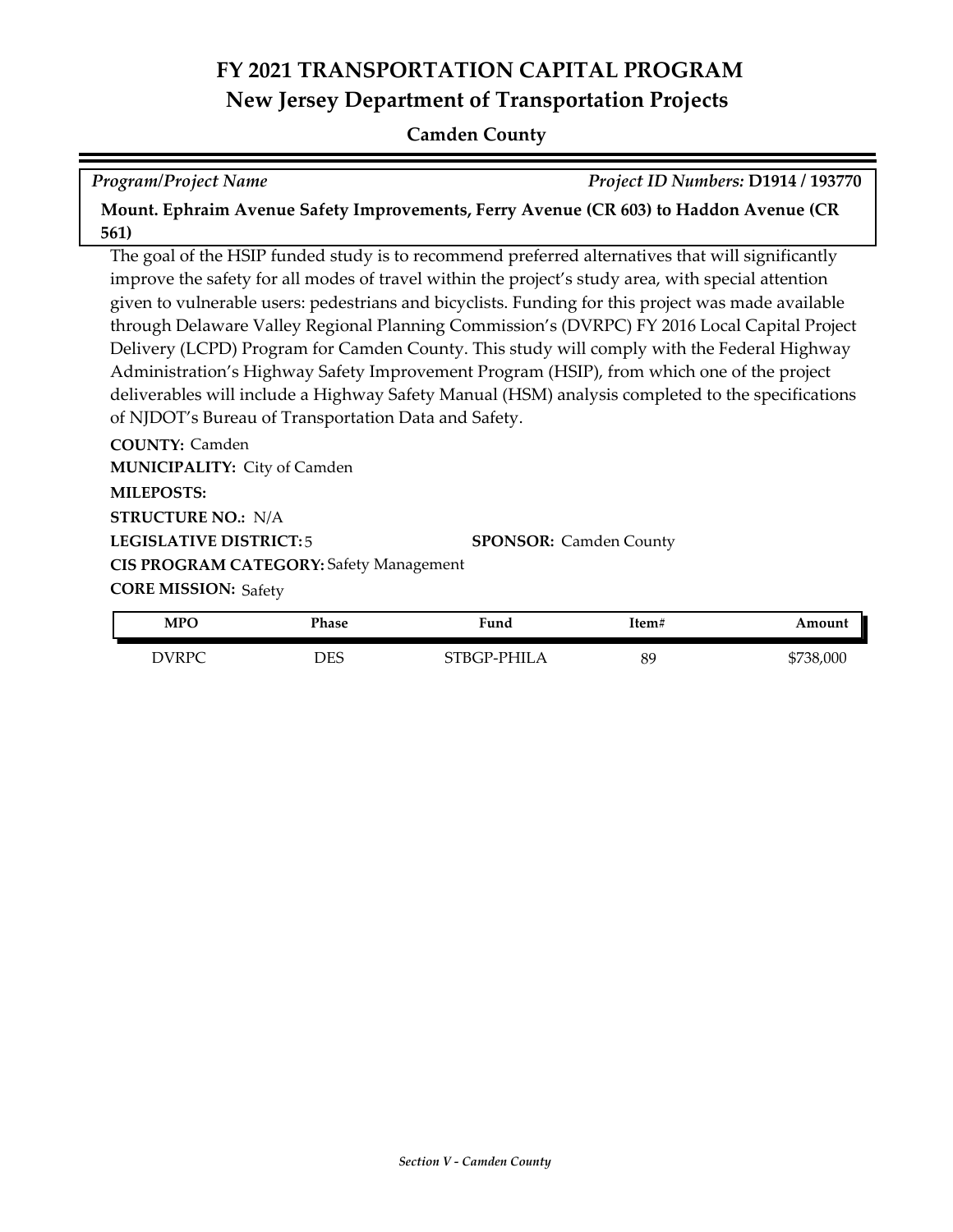#### **Camden County**

|  | <b>Program/Project Name</b> |
|--|-----------------------------|
|--|-----------------------------|

*Program/Project Name Project ID Numbers:* **D1913 / 193760**

**Sicklerville Road (CR 705) and Erial Road (CR 706) Systemic Roundabout**

Funds would provide for a roundabout at the intersection CR 705 (Sicklerville Road) and CR 706 (Erial Road) in Winslow Township. The location features a three-leg intersection with skewed alignment and is governed by a stop sign on CR 706. The skewed alignment of the intersection leads to crashes because drivers cannot see well around the corner of the intersection. A roundabout will replace the existing problematic intersection geometry with a circle, thereby allowing drivers a clear visual throughout the entire intersection. There are also multiple occurrences of rear end crashes at the stop sign on CR 706 (Erial Rd) where cars wait to turn onto CR 705 (Sicklerville Rd). The roundabout will alleviate this problem since drivers will slow and yield instead of being required to make a full stop. Further, the existing intersection enables drivers on CR 705 to travel at a high rate of speed toward the nearby intersection of CR 705 and CR 536 (Malaga Road). A roundabout at the intersection of CR 706 and CR 705 will force drivers to slow down, resulting in slower speeds through the intersection of CR 705 and CR 536 and greater driver reaction time. DVRPC's 2009 Regional Roundabout Analysis, Phase II identified this intersection as a priority site for investigation into a roundabout conversion.

**COUNTY:** Camden **LEGISLATIVE DISTRICT:** 4 **MILEPOSTS: STRUCTURE NO.:** N/A **MUNICIPALITY: Winslow Township CORE MISSION: Safety SPONSOR:** Camden County **CIS PROGRAM CATEGORY:** Safety Management

| <b>MPO</b> | Phase | Fund        | Item# | Amount      |
|------------|-------|-------------|-------|-------------|
| DVRPC      | CON   | STBGP-PHILA | 108   | \$1,349,000 |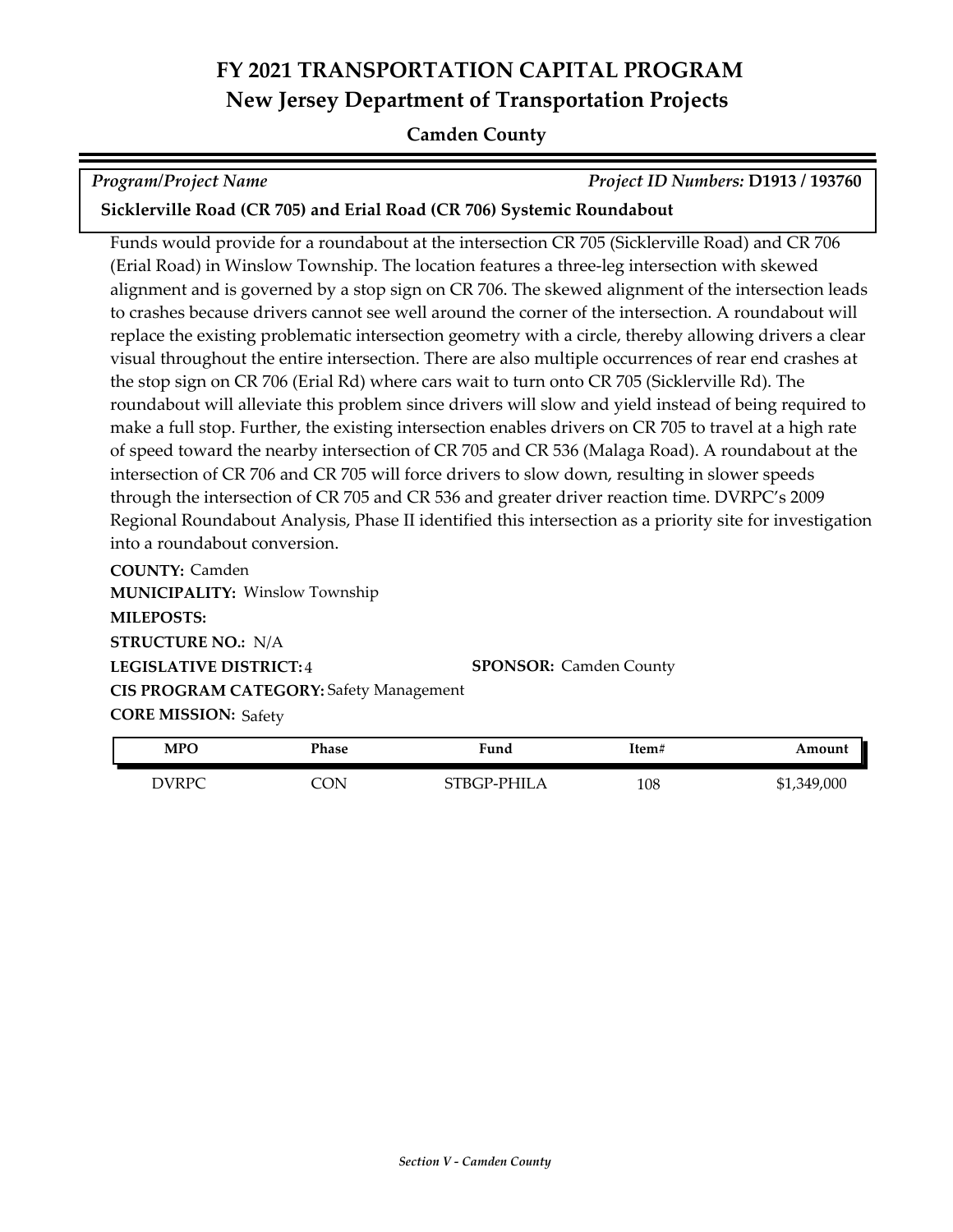### **Camden County**

| Program/Project Name                                                                                                                                                                                                                                                                                                                                                                                                                                                                   |                                                                                              |                                                                                                                                                                                                                                                                                                                                                                                              |       | Project ID Numbers: 11416 / 114160 |  |
|----------------------------------------------------------------------------------------------------------------------------------------------------------------------------------------------------------------------------------------------------------------------------------------------------------------------------------------------------------------------------------------------------------------------------------------------------------------------------------------|----------------------------------------------------------------------------------------------|----------------------------------------------------------------------------------------------------------------------------------------------------------------------------------------------------------------------------------------------------------------------------------------------------------------------------------------------------------------------------------------------|-------|------------------------------------|--|
| Route 30, Atco Avenue to Route 206                                                                                                                                                                                                                                                                                                                                                                                                                                                     |                                                                                              |                                                                                                                                                                                                                                                                                                                                                                                              |       |                                    |  |
| Initiated from the Pavement Management System, this project will resurface within the project<br>limits. The project will include guiderail replacement, installation of handicapped ramps and<br>crosswalks and upgrading of traffic signals.<br><b>COUNTY: Camden, Atlantic</b><br>MUNICIPALITY: Waterford Twp, Chesilhurst Boro, Winslow Twp, Hammonton Town<br><b>MILEPOSTS: 19.51 - 29.70</b><br><b>STRUCTURE NO.: N/A</b><br>LEGISLATIVE DISTRICT: 8, 4<br><b>SPONSOR: NJDOT</b> |                                                                                              |                                                                                                                                                                                                                                                                                                                                                                                              |       |                                    |  |
|                                                                                                                                                                                                                                                                                                                                                                                                                                                                                        | <b>CIS PROGRAM CATEGORY: Road Assets</b><br><b>CORE MISSION: Infrastructure Preservation</b> |                                                                                                                                                                                                                                                                                                                                                                                              |       |                                    |  |
| <b>MPO</b>                                                                                                                                                                                                                                                                                                                                                                                                                                                                             | Phase                                                                                        | Fund                                                                                                                                                                                                                                                                                                                                                                                         | Item# | Amount                             |  |
| <b>DVRPC</b>                                                                                                                                                                                                                                                                                                                                                                                                                                                                           | <b>CON</b>                                                                                   | 20S-NHPP                                                                                                                                                                                                                                                                                                                                                                                     | 16    | \$11,570,000                       |  |
| <b>SJTPO</b>                                                                                                                                                                                                                                                                                                                                                                                                                                                                           | <b>CON</b>                                                                                   | 20S-NHPP                                                                                                                                                                                                                                                                                                                                                                                     | 16A   | \$2,500,000                        |  |
| <b>Program/Project Name</b><br>Project ID Numbers: 12313 / 123130<br>Route 42, Bridges over Blackwood Railroad Trail                                                                                                                                                                                                                                                                                                                                                                   |                                                                                              |                                                                                                                                                                                                                                                                                                                                                                                              |       |                                    |  |
|                                                                                                                                                                                                                                                                                                                                                                                                                                                                                        |                                                                                              | Initiated from the Bridge Management System, the two existing three span bridges (Northbound &<br>Southbound) will be removed and replaced with a precast arch system. Retaining walls will be<br>constructed to maintain and limit embankment slope. The project will extend and widen the<br>acceleration and deceleration lanes and provide shoulders. ITS features, pedestrian/underpass |       |                                    |  |

lighting, and a security camera will be also provided in this project.

**COUNTY:** Camden **LEGISLATIVE DISTRICT:** 4 **MILEPOSTS:** 10.06-10.41 **STRUCTURE NO.:** 0411162 **MUNICIPALITY: Gloucester Twp CORE MISSION: Infrastructure Preservation SPONSOR:** NJDOT **CIS PROGRAM CATEGORY:** Bridge Assets

| <b>MPO</b>   | Phase | Fund     | Item#              | Amount       |
|--------------|-------|----------|--------------------|--------------|
| <b>DVRPC</b> | NC.   | 20S-NHPP | $\sim$<br><u>.</u> | \$21,900,000 |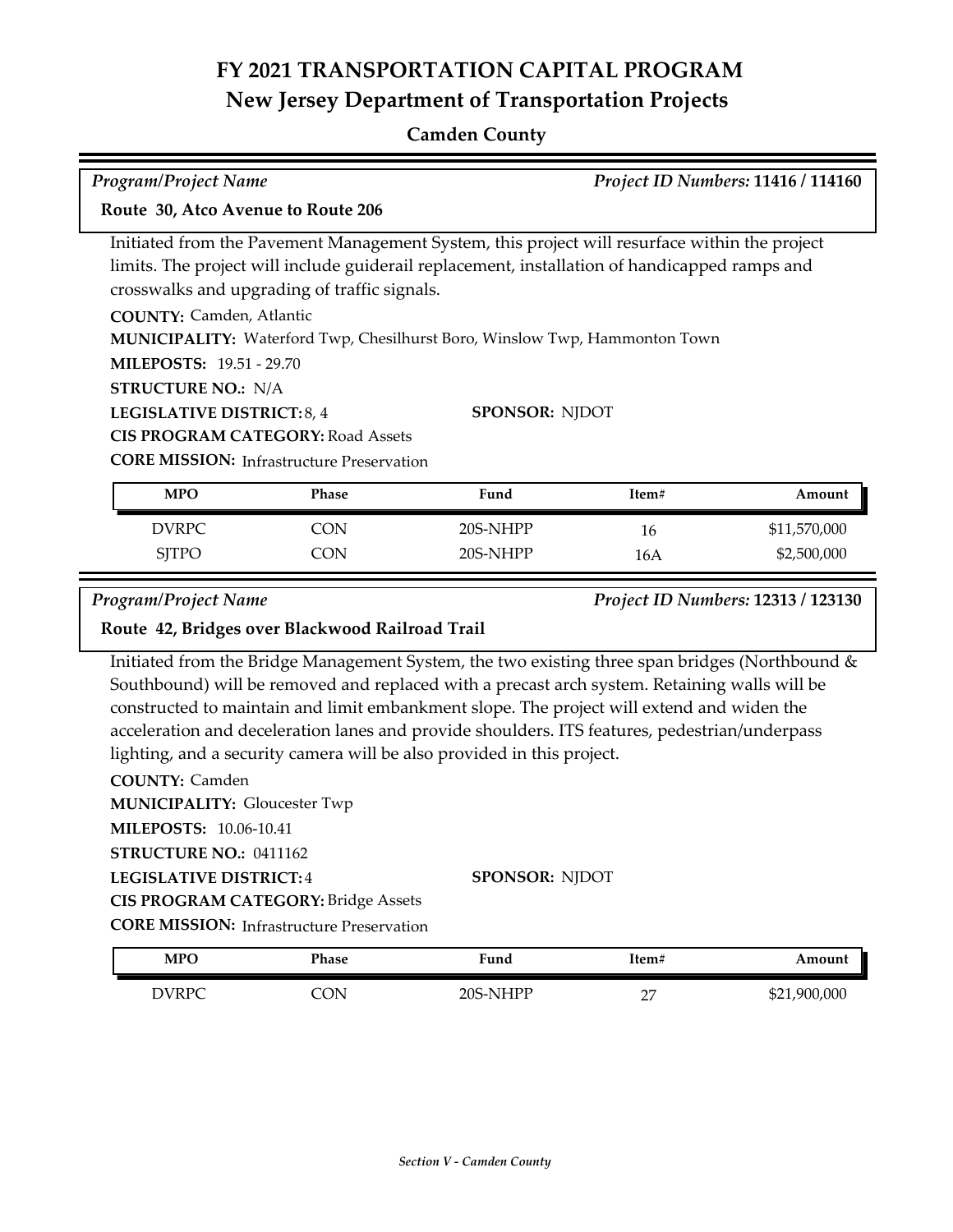#### **Camden County**

| <b>Program/Project Name</b>                                                                                                                                                                                                                                                                            | <i>Project ID Numbers: 11338 / 113380</i> |
|--------------------------------------------------------------------------------------------------------------------------------------------------------------------------------------------------------------------------------------------------------------------------------------------------------|-------------------------------------------|
| $\mathbf{D}$ and $\mathbf{E}$ $\mathbf{D}$ and $\mathbf{D}$ and $\mathbf{D}$ and $\mathbf{D}$ and $\mathbf{D}$ and $\mathbf{D}$ and $\mathbf{D}$ and $\mathbf{D}$ and $\mathbf{D}$ and $\mathbf{D}$ and $\mathbf{D}$ and $\mathbf{D}$ and $\mathbf{D}$ and $\mathbf{D}$ and $\mathbf{D}$ and $\mathbf$ |                                           |

# **Route 70, Route 38 to Cooper Avenue**

This project consists of milling, resurfacing, reconstructing, and/or rehabilitating the mainline and shoulder pavement in both the Eastbound and Westbound directions. Ramps and cross roads within the project limits are also included. In addition, the existing culvert at Cropwell's Brook is to be replaced. Drainage improvements include the construction of additional inlets and piping, increasing the size of existing piping, installation of underdrains in select areas, and the installation of a tide control check valve.

This project will also include curb replacement, traffic signal replacement and intersection upgrades for ADA compliance, and replacement of substandard guide rail, signing/striping and deteriorated sidewalk. New sidewalk is also proposed where no sidewalk currently exists. ITS facilities, CCTV cameras and the two (2) existing DMS signs will be upgraded, and a new DMS sign is proposed on Route 70 EB in the vicinity of Haddonfield Road. Proposed adaptive traffic signals will be interconnected to the proposed ITS Hub on the eastern side of the Route 73 structure over Route 70.

**COUNTY:** Camden, Burlington

**MUNICIPALITY: Pennsauken Twp, Cherry Hill Twp, Evesham Twp** 

**MILEPOSTS:** 0.00 - 8.8

**STRUCTURE NO.:** 0414150

**LEGISLATIVE DISTRICT:** 6, 8

**CORE MISSION:** Infrastructure Preservation **CIS PROGRAM CATEGORY:** Road Assets

**SPONSOR:** NJDOT

| <b>MPO</b> | Phase | Fund  | ltem# | Amount        |
|------------|-------|-------|-------|---------------|
| DVRPC      | ΩN    | STATE | 319   | \$204,550,000 |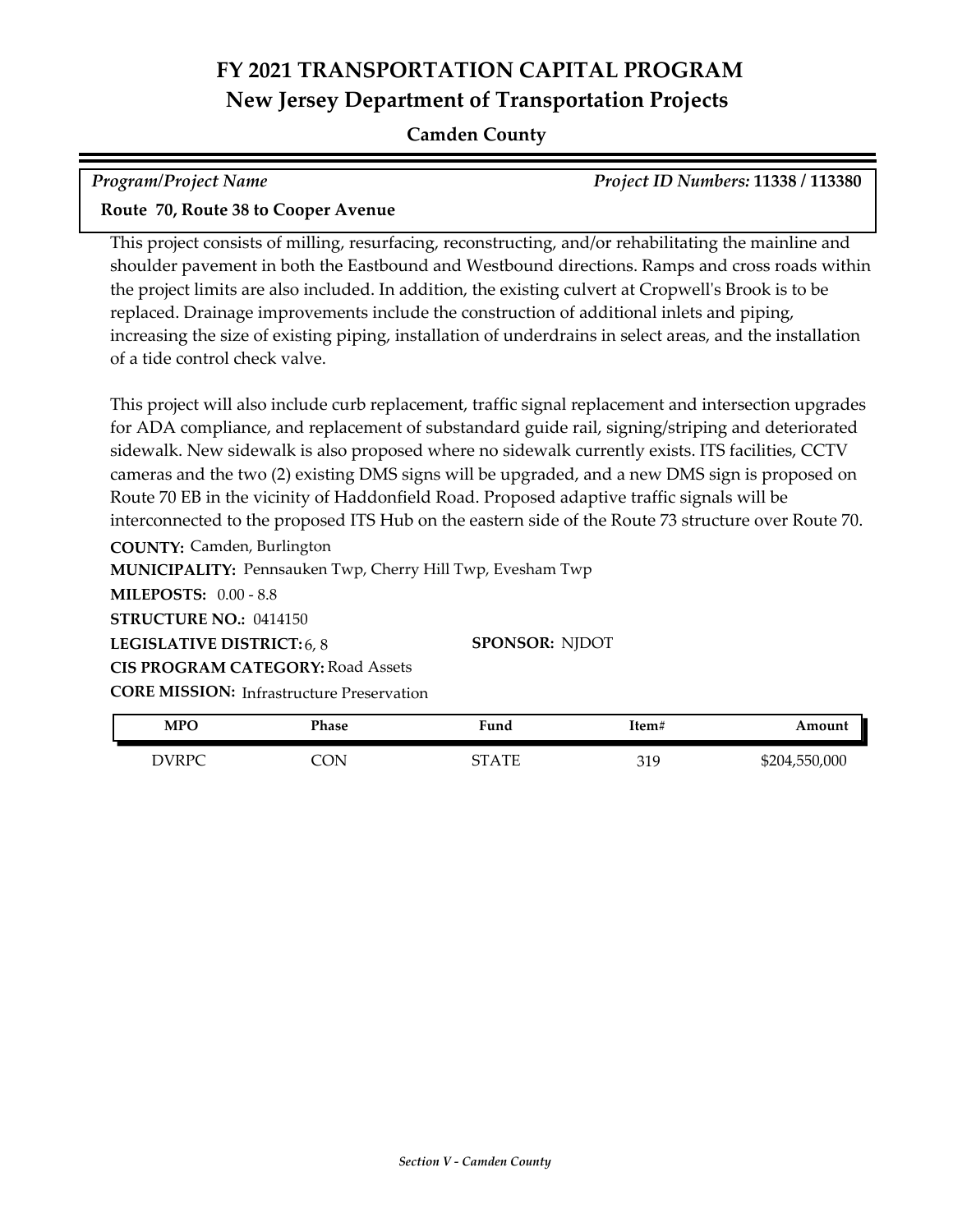### **Camden County**

| <b>Program/Project Name</b>                                                                          | Project ID Numbers: D1715 / 174040 |
|------------------------------------------------------------------------------------------------------|------------------------------------|
| Route 70 Gateway/Airport Circle                                                                      |                                    |
| Route 70 is a major corridor connecting Camden to the rest of South Jersey and must serve as an      |                                    |
| effective gateway in order to support the objective of improving access to the City. Operational,    |                                    |
| geometric, safey and aesthetic improvements are necessary involving modifications to the roadway     |                                    |
| cross section through widening or reduction in the width of the grass median. Streetscape elements   |                                    |
| including median treatments, multimodal accommodations, undergrounging aerial utilities,             |                                    |
| painting the NJ Transit Bridge and signage are also included in the project. US Route 30 and 130 and |                                    |
| NJ Routes 70 and 38 converge at the airport circle. Improvements at this location are needed to      |                                    |
| relieve congestion and improve operational efficiency and safety.                                    |                                    |
| <b>COUNTY: Camden</b>                                                                                |                                    |
| <b>MUNICIPALITY:</b> Camden City Pennsauken Twp Cherry Hill Twp                                      |                                    |

**LEGISLATIVE DISTRICT:** 5 **MILEPOSTS:** 0 - 3.5 **STRUCTURE NO.:** N/A **MUNICIPALITY: Camden City, Pennsauken Twp, Cherry Hill Twp CORE MISSION:** Mobility and Congestion Relief **SPONSOR:** Camden County **CIS PROGRAM CATEGORY:** Local System Support

| <b>MPO</b>   | Phase                   | 'iund     | ltem#    | Amount       |
|--------------|-------------------------|-----------|----------|--------------|
| <b>NIRPO</b> | г $\cap$<br>∽<br>$\sim$ | 20S-STATE | 292<br>- | \$10,000,000 |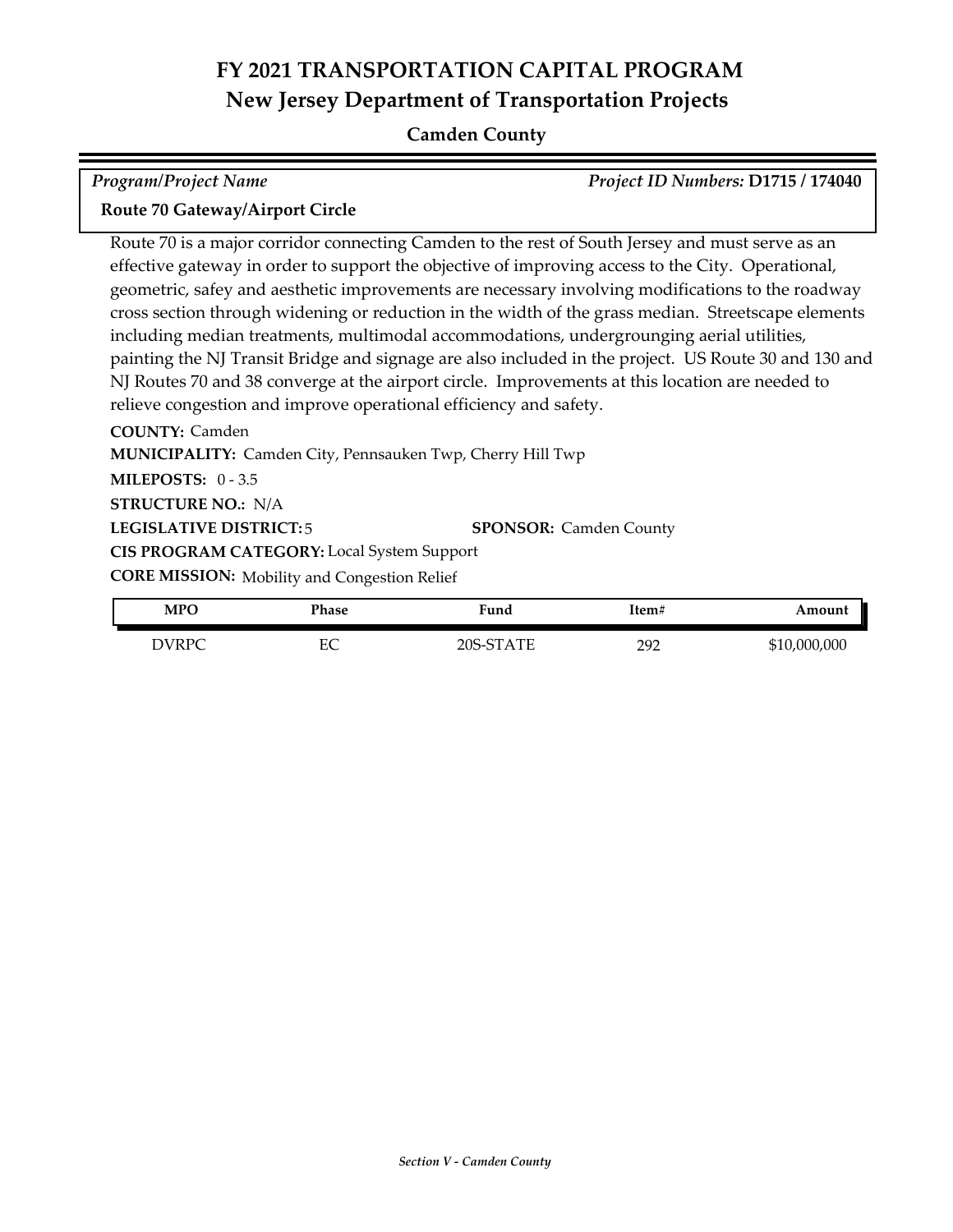### **Camden County**

| <b>Program/Project Name</b>       | <b>Project ID Numbers: 11326 / 113260</b> |
|-----------------------------------|-------------------------------------------|
| Route 76/676 Bridges and Pavement |                                           |

The project will replace: the bridge decks and superstructure of Route 76/676 over the Main Branch of Newton Creek, and Route 76 over Nicholson Road; the deck and superstructure of Route 76 over the South Branch of Newton Creek, Conrail, & Klemm Avenue; and the deck and superstructure of Route 676 Southbound over the Main Branch of Newton Creek. Some pavement resurfacing of Route 676 to the bridge decks at North Branch of Newton Creek and on Route 76 Southbound will be included. Two bridges; Route 676 Southbound over Main Branch of Newton Creek, and Route 76 over Main Branch of Newton Creek, will be widened. Resurfacing at; Morgan Boulevard Eastbound to the Route 676 Northbound loop ramp, Collings Avenue to Route 676 Northbound, Route 676 Southbound to Collings Avenue Westbound, Route 676 Southbound to Collings Avenue Eastbound, Collings Avenue to Route 676 Southbound, and Route 676 Southbound to Route 76C Eastbound will also be performed.The projects also includes; ADA improvements at the Morgan Boulevard and Route 676 ramp; intersection and traffic signal modifications at the Collings Avenue and Route 676 Northbound ramp intersection, and the Collings Avenue and Route 676 Southbound ramp intersection.

**COUNTY:** Camden **LEGISLATIVE DISTRICT:** 5 **MILEPOSTS:** Rt 76: 0.70 - 1.7, Rt 676: 0 - 1.0 **STRUCTURE NO.:** 0417158 **MUNICIPALITY: Camden City, Gloucester City CORE MISSION: Infrastructure Preservation SPONSOR:** NJDOT **CIS PROGRAM CATEGORY:** Bridge Assets

| <b>MPO</b> | Phase | Fund | Item# | Amount       |
|------------|-------|------|-------|--------------|
| DVRPC      | CON   | NHPP | 140   | \$60,000,000 |